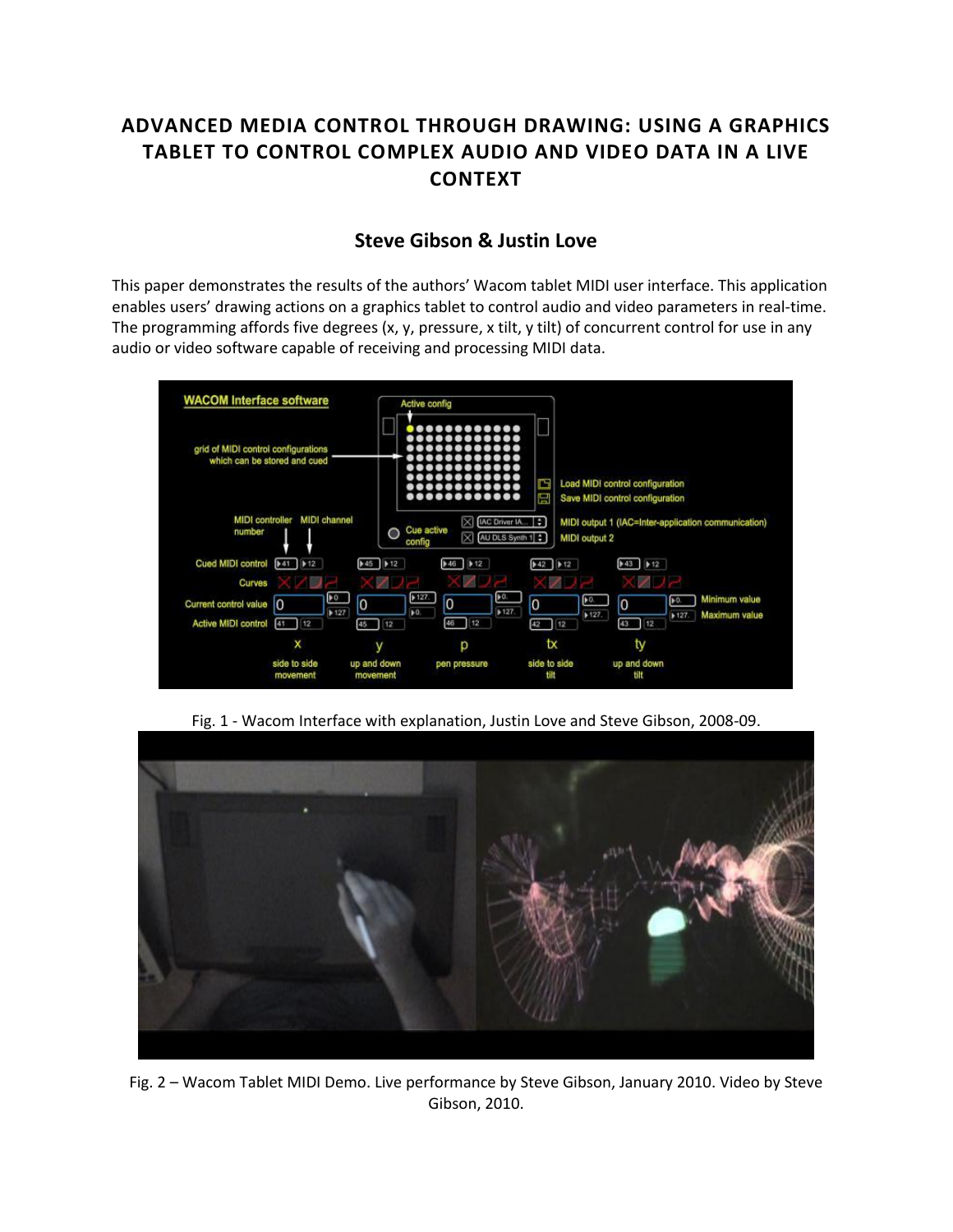#### **Introduction**

The paper considers the connection between drawing technique and media control both generally and specifically, postulating that dynamic drawing in a live context creates a performance mode not dissimilar to performing on a musical instrument or conducting with a baton. The use of a dynamic and physical real-time media interface re-inserts body actions into live media performance in a compelling manner. Performers can learn to "draw/play" the graphics tablet as a musical and visual "instrument", creating a new and uniquely idiomatic form of electronic drawing.

Electronic drawing is generally (though not exclusively) limited to pictorial or representational drawing with a pen and graphics tablet in order to produce still images or frames for animations in software such as Adobe Flash. Given the authors' background in media art, physical computing and transmedia applications, we were more interested in the idea of repurposing the graphics tablet as media control device. We were particularly interested in the act of electronic drawing as a means of manipulating sound and video rather than as an output to an actual drawing, whether on-screen or for print.

Other 3D "tablet-like" devices have been used for manipulating sound, including the popular Kaoss Pad from Korg. [1] These devices are generally very limited in size: the Kaoss Mini KP has the following dimensions: 4.17 in (W) x 5.08 in (D). In the context of live performance this size does not allow for dramatic gesture.

The notion of the dramatic gesture was very important for us since we wanted to use a tablet as the only visible performance element. It was imperative that the audience be able to identify performer gesture with perceptible results in the media used (live sound and video in our case). To achieve this aim a larger area for drawing would be required. Finally, another limitation of other 3D controllers such as the KAOSS pad is that they are 'only' 3D. In order to achieve complex control of the media elements through our drawing actions, we wanted to be able to use more than three parameters at a time.

For the above reasons we decided to use a graphics tablet as a control device for gestural performance, and in particular we selected the Intuos 3 from Wacom (now superseded by the Intuos 4. [2] The Intuos 3 is 9 inches x 12 inches in dimension and has five degrees of control. This large surface combined with five possible control parameters made it an ideal choice. Also the fact that one uses a pen with a graphics tablet makes it more useful as a performance instrument, since the pen is a visible object that audience members can identify in much the same way as they would a conductor's baton (though the audiovisual results we aspired to were quite different from those of an orchestra).

#### **Background: Live music performance as a visual medium**

Our interest in repurposing a device such as a graphics tablet for media control stems from the authors' dissatisfaction with certain modes of electronic music performance. Live music has traditionally been experienced as a partially visual medium, with the visible actions of the performer holding the attention of the listener: "Making music involves not only the communication of musical sounds but is also characterized by a continuously changing and meaningful use of facial expressions, body movements, and hand gestures. Until the late nineteenth century, music performances were almost always experienced as audio-visually integrated activities." [3]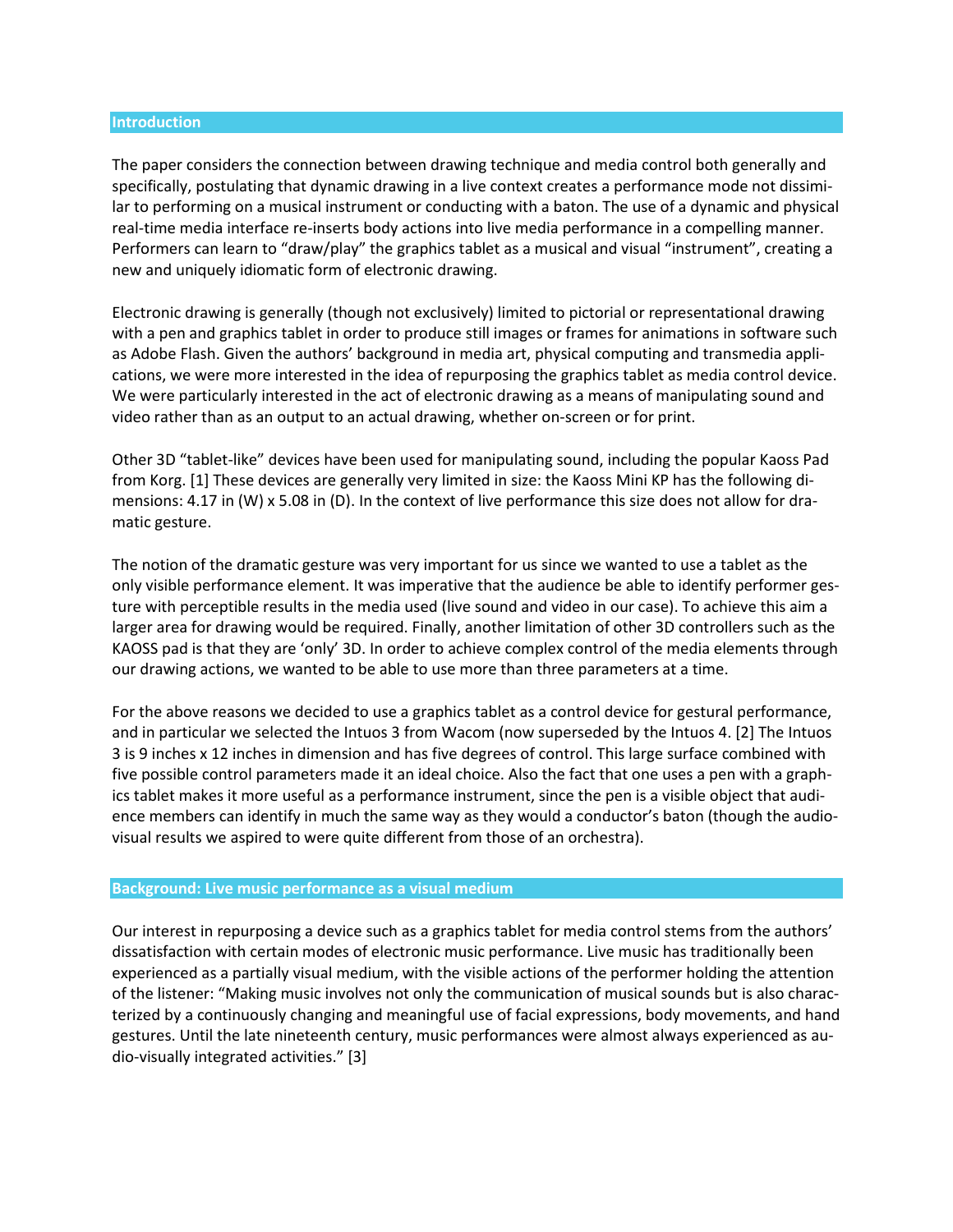With the advent of electro-acoustic "tape-based" music in academic electronic music and laptop performance in popular electronic music, the visual reference of the performer became "un-stuck" from the resulting sound produced in a live performance scenario. The relatively long history of tape-based electro-acoustic music has attempted to deal with the lack of performance spectacle by ever-increasing complex "diffusions" of the sound in space. This often involves ever-increasing numbers of speakers placed strategically throughout the room. For example, the BEAST "diffusion" system at Birmingham University has "over 100 discrete channels" of sound available. [4]

When used effectively this can create a sort of architectural soundscape, in which the listener follows the sound around the speakers and thereby intuits an image of sound as an object in space, albeit virtually. For the most part though, it is hard to avoid the conclusion that the use of ever-increasing numbers of speakers is a rather desperate ploy to obfuscate the fact that the audience does not easily respond to music in the absence of the visual spectacle of the performer. In short, in the majority of cases, the tapemusic concert is one that generally does not satisfy the audience need for performance complexity. The genuinely live performance event has possibilities for variation, expression, errors, and communication with the listeners/viewers that are lacking in purely tape-based performances.

Similarly, pure laptop-based popular electronic music faces a similar crisis. When the performer is hidden behind the screen, it is simply impossible to recognize or even infer what he or she might be doing. As with tape-based music, the visual aspect in laptop performance is reduced to a virtually-inferred spectacle at best. (It should be said that in laptop performance there is at least the presence of an actual performer, and though it may be difficult to ascertain his or her actions, at least he or she is generally doing 'something' live).

The introduction of physically expressive performance aspects into electronic music has increased in the past ten to fifteen years. With improvements in computer speeds and the growing number of gesturally expressive media control devices available, electronic music has become increasingly engaging within a genuine performance context. The laptop is still employed live in most cases, but at least it is being controlled by a performer with some other device that the audience can relate to as an instrument. In this regard the live electronic performance medium (with a physically present and "active" performer) bears some resemblance to the drawing medium, in that deliberate and unconscious gestures in time form a basis for the artist input in both mediums. In both drawing and live performance errors are allowed (or are, at the least, quite inevitable). Meandering, testing, chance, and happy accidents in improvisational or semi-improvisational mediums such as live electronic music or DJing, are quite relatable to doodling, dreaming and sketching in the field of drawing.

#### **Background: The VJ as live performer**

It is worth noting that the VJ faces a similar problem to that of the laptop performer: how do his or her actions relate to the music and visual performance and how does the audience perceive those actions as in any way corresponding to the audio-visual results? VJing generally relies heavily on digital signal processing (DSP), in which the VJ software detects aspects of the incoming audio (e.g. hard attack beats coming from a kick drum) and consequently applies effects, cross-fades, or clip edits based on that information. This normally creates an obvious connection between the audio performance and the resulting visual world, at least on the rhythmic level.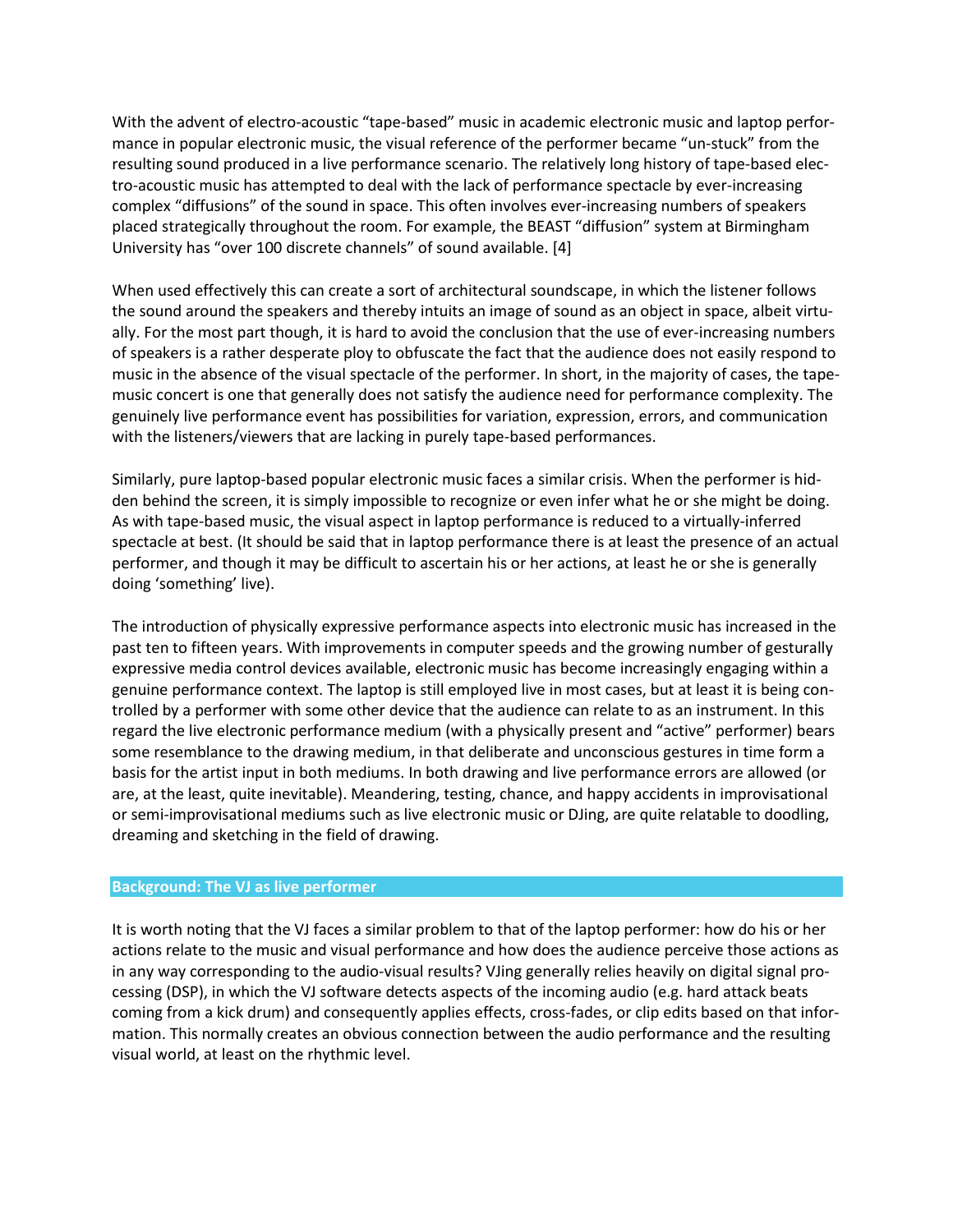While these DSP tools provide a solid automatic connection between the audio and video in a VJ performance, there remains the presence of the VJ performer: as with laptop music performance, in the absence of any noticeable interface beside the laptop, the performer's actions are somewhat mystifying to the audience.

For the above reasons we decided that the graphics tablet served as a potent tool for uniting the DJ (or electronic musician) and the VJ under a single interface. In addition by using the large surface of the tablet as an interaction device we created a dynamic performance instrument that the audience could relate to in a very physical manner.

#### **Initial research**

Our initial research into programming options for using MIDI with a Wacom tablet uncovered some premade applications, but in general we were unsatisfied with the both the usability and "look and feel" of these solutions. For example, one such application that we considered was the "Tablet 2 MIDI" interface developed by Livelab in Denmark. [5] This program allows complex mapping of MIDI data to multiple parts of the graphics tablet. The essential problem with this model is that it uses a complex menu-driven user-interface that is not intuitive. In addition the application is Windows-only, and given the fact that the authors (and much of the digital media community) are Mac users, we determined that this "off-theshelf" solution was not ultimately viable. If we wanted a solution that would meet our needs and the needs of a more general digital media community, it would be necessary to develop our own alternative application.

For this reason we decided to look at creating our own interface using Max from Cycling 74. [6] Max has an application programming interface (API) that allows users to create their own external objects. The extensibility and modularity of Max has resulted in a large community of developers that create and share their custom Max external objects. To implement our interface we incorporated a Max external object designed by Olaf Matthes that outputs data produced by the Wacom Tablet. [7] In the Max patch, the data from the Wacom tablet is routed and mapped to a series of user-definable MIDI messages that can then be used to produce audio and video manipulations and transformations.

#### **Interface design**

It was essential that the interface that we created be entirely contained in one window, with no need for submenus or even normal file menus. Fig. 1 illustrates our basic interface design. Side-to-side (x), upand-down (y), pressure (p), tilt x (tx), and tilt y (ty) can each be mapped to any of 127 possible MIDI control change parameters on 16 different MIDI channels. In addition, control curves can be applied to each parameter. For example, a linear control curve produces a consistent rate of change for a given parameter, whereas an exponential control curve causes a parameter to change slowly at first and then increase rapidly towards the end. The MIDI output can be routed to two different MIDI ports simultaneously. The grid at the top allows the user to save up to 96 different MIDI control change setups in one file.

#### **Connecting with audio and video**

To connect our application with other MIDI software, we used Interapplication MIDI. This allowed us to instantly map tablet actions to an effect or parameter in the audio or video software. Naturally only five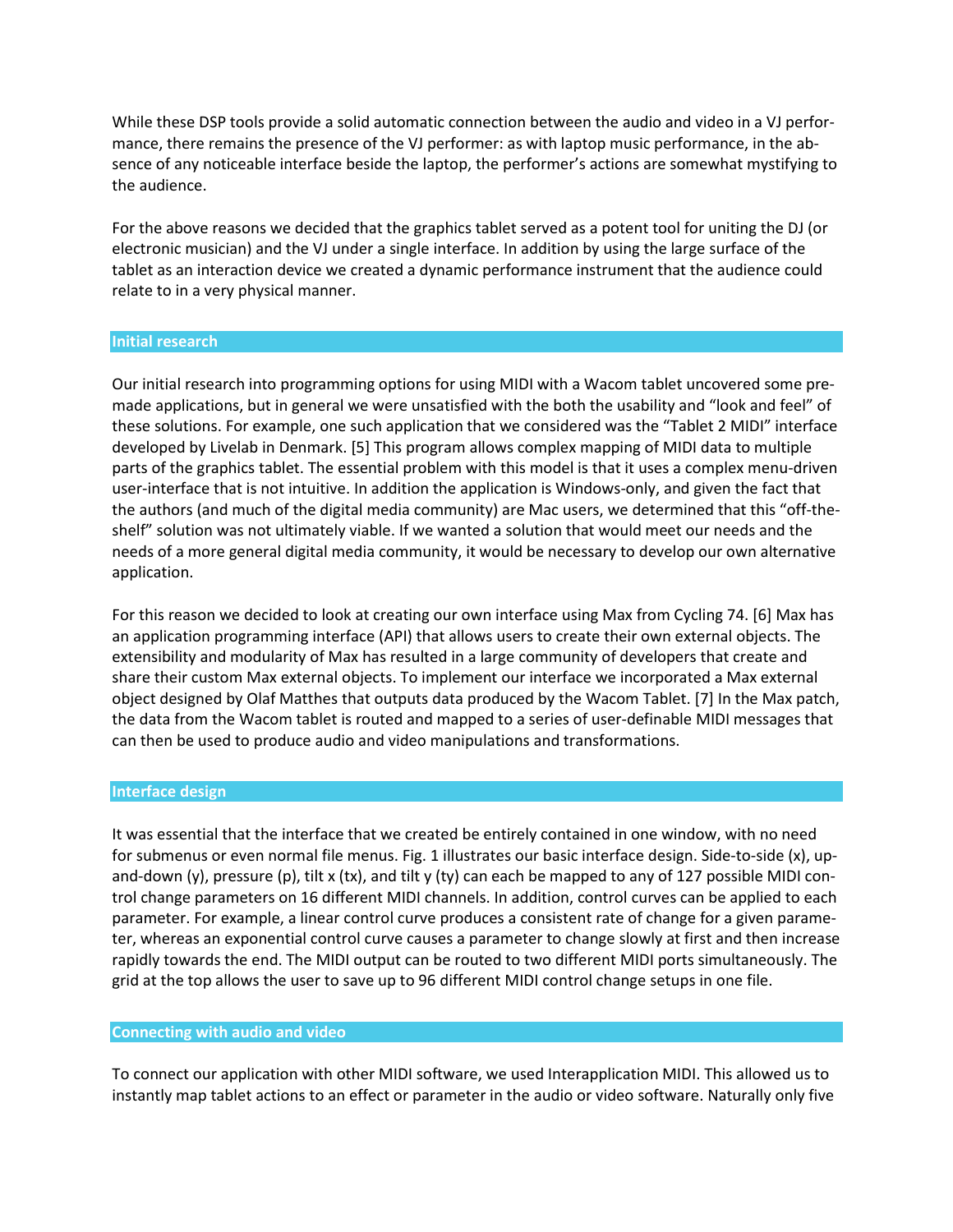tablet parameters can be used to control video or audio data at the same time, but it is possible to route the same MIDI control data to multiple functions in the video or audio applications. With the grid of 96 storable configurations, once the user gets tired of the same configuration a new one can be loaded instantaneously. It is possible to cue a configuration (similar to how a DJ would cue a new track) and press one button to immediately activate the new setup.

The applications we use with our tablet audio-visual interaction are Ableton Live (for audio) and Modul8 (for video). Both of these programs are ideal for live audio-visual performance as they have extensive MIDI support and are built for non-linear performance situations in which the user may want to change, modify or apply effects to audio-visual materials instantaneously.

#### **The tablet as a live performance device**

With the possibility of seemingly endless mappings of tablet data to corresponding audio and video effects we were acutely aware that some sort of logical mapping structure would have to be established in order to allow the interface to be used effectively in a performance situation. This harkens back to the concern that we had at the outset: we wanted to be sure that tablet actions had observable results so that audience members would be able to clearly identify the relationship between the live drawing and the performed audio-visual elements.

In the past Steve Gibson has worked on several projects which explore 3D interfaces and the connections between audio and video mappings and 3D control. The most important of these projects was *Virtual DJ,* in which the user is given control over an audio environment and lighting effects by moving in 3D space. [8] In short this project used standard control configurations between user actions and results in the audio-visual system. For example, raising the hands would generally play an upwards melody and with each new note a light would change colour. This allowed the user to identify that their motions were having observable and repeatable effects in both the audio and visual realms. In essence this simulated the effects of synaesthesia, a condition in which persons can often see colours in response to particular sounds, tones or musical notes: "Synesthesia is an involuntary joining in which the real information of one sense is accompanied by a perception in another sense." [9]

For our tablet interactions we thought of the tablet interface as a miniaturised version of the multi-dimensional spatial interface used in *Virtual DJ*. Thus logical interactions could be inferred by testing user actions with system results. For instance, drawing on the y-plane on the tablet (up-down) could logically map to audio volume or low-pass filter (which would have a similar effect to volume, without completely removing the sound at the bottom of the tablet) and image opacity. Therefore we built a limited series of controls to be employed by the user on the tablet and held to these controls throughout our performance. The videos at the following two links show how three of the tablet parameters (x, y and p) were mapped to audio effects:

[http://www.telebody.ws/TRACEY/Tablet\\_demo1.mov](http://www.telebody.ws/TRACEY/Tablet_demo1.mov)

[http://www.telebody.ws/TRACEY/Tablet\\_demo2.mov](http://www.telebody.ws/TRACEY/Tablet_demo2.mov)

**Conclusions**